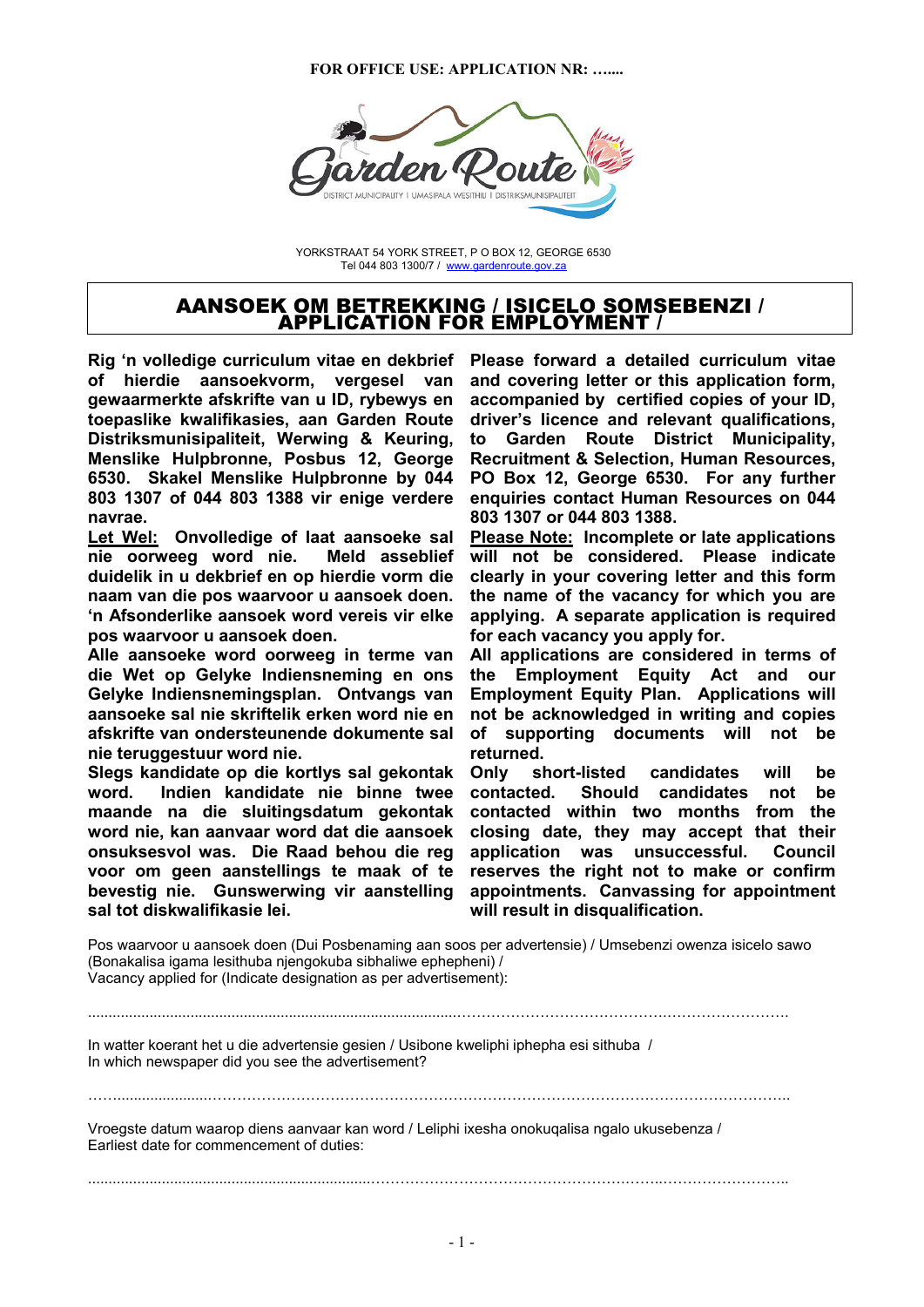#### **PLEASE NOTE THE FOLLOWING / NCEDA UQAPHELE OKU KULANDELAYO:**

- **All the questions must be answered;**<br>**E.** If you are currently employed at Gard
	- **If you are currently employed at Garden Route District Municipality, clearly indicate accordingly.**  VERTROULIK / CONFIDENTIAL / OKUYIMFIHLELO

### PERSOONLIKE BESONDERHEDE VAN AANSOEKER / IINKCUKACHA ZOMENZI SICELO / PERSONAL DETAILS OF APPLICANT

**EMPLOYEE NUMBER IF CURRENTLY EMPLOYED AT GARDEN ROUTE DM:** ................................. Van / Ifani / Surname99.......9999999999999999...99999......9999999999999.. Voorname / Amagama / Full Names 9999999999999999999999999.999999999 Bekend as / Waziwa ngokuba ungu / Known as 99999999999999999999999999999. Identiteitsnommer / Inombolo yesazisi / Identity Number 9999999999999999999999999.. U kontaknommers / Iinombolo zoqhakamshelwano nawe / Your contact numbers: (Home / Ekhaya / Cell) 99999999999. / (Emsebenzini / Work) 9...99999999999999.. Alternatiewe kontak no & Naam / Enye inombolo esinokufumana kuyo / Alternative contact nr & Name / igama: 9...............999999999999999999999999999999......9999999999999.. Permanente Woonadres en Kode / Idilesi yendawo ohlala kuyo nekhowudi yeposi / Permanent Residential Address and Code: 999999..999999999999999999999999999999 Postal Code: ..999999.. Posadres en Kode / Idilesi yeposi nekhowudi / Postal Address and Code: 999999..999999999999999999999999999999 Postal Code: ..999999.. Is u in besit van 'n Bestuurderslisensie? Indien JA, watter kode (heg afskrif van lisensie aan)/ Ingaba unayo ilisensi yokuqguba? Ukuba unayo, yeyiphi ikhowdi (dibanisela ikopi yelisensi) / Do you have a driver's licence? If YES, which code (attach copy of licence):<br> $\Box$  **YES/JA**  $\Box$  **NO/NEE Licence** □ **YES/JA** □ **NO/NEE Licence Code if yes :** 9.99999999999999999999999999.. Indien vereiste vir pos waarvoor u aansoek doen, dui asseblief aan of u oor u eie voertuig beskik? Indien JA, tipe voertuig & model / If position applying for requires own vehicle, please indicate if you have your own vehicle? If YES, type of vehicle & model:<br> $\Box$  YES/JA  $\Box$  NO/NEE .... □ **YES/JA** □ **NO/NEE** 99999999999999999999999999999999999999.. Was u al ooit skuldig bevind aan 'n strafregtelike oortreding of uit diens ontslaan? / ingaba waka wafunyanwa unetyala lokwaphula umthetho okanye wakhe wagxothwa emsebenzini? / Have you ever been found guilty of a criminal offence or been dismissed from service? (Indien JA, verskaf volledige besonderhede afsonderlik / If YES, furnish full details additionally) / Ukuba impendulo ithi ewe, (sinike ingcaciso epheleleyo) 9.....................9999999999999999999999999999999999999999999.. Is die aansoeker tans onderhewig aan 'n skuldadministrasiebevel deur die hof? / Ingaba yamatyala akho asahlawulwa ngokwegunya lenkundla? / Is the applicant at present subject to a debt administration order by the court?

999999..9999999999999999999999999999999999999999.99.9.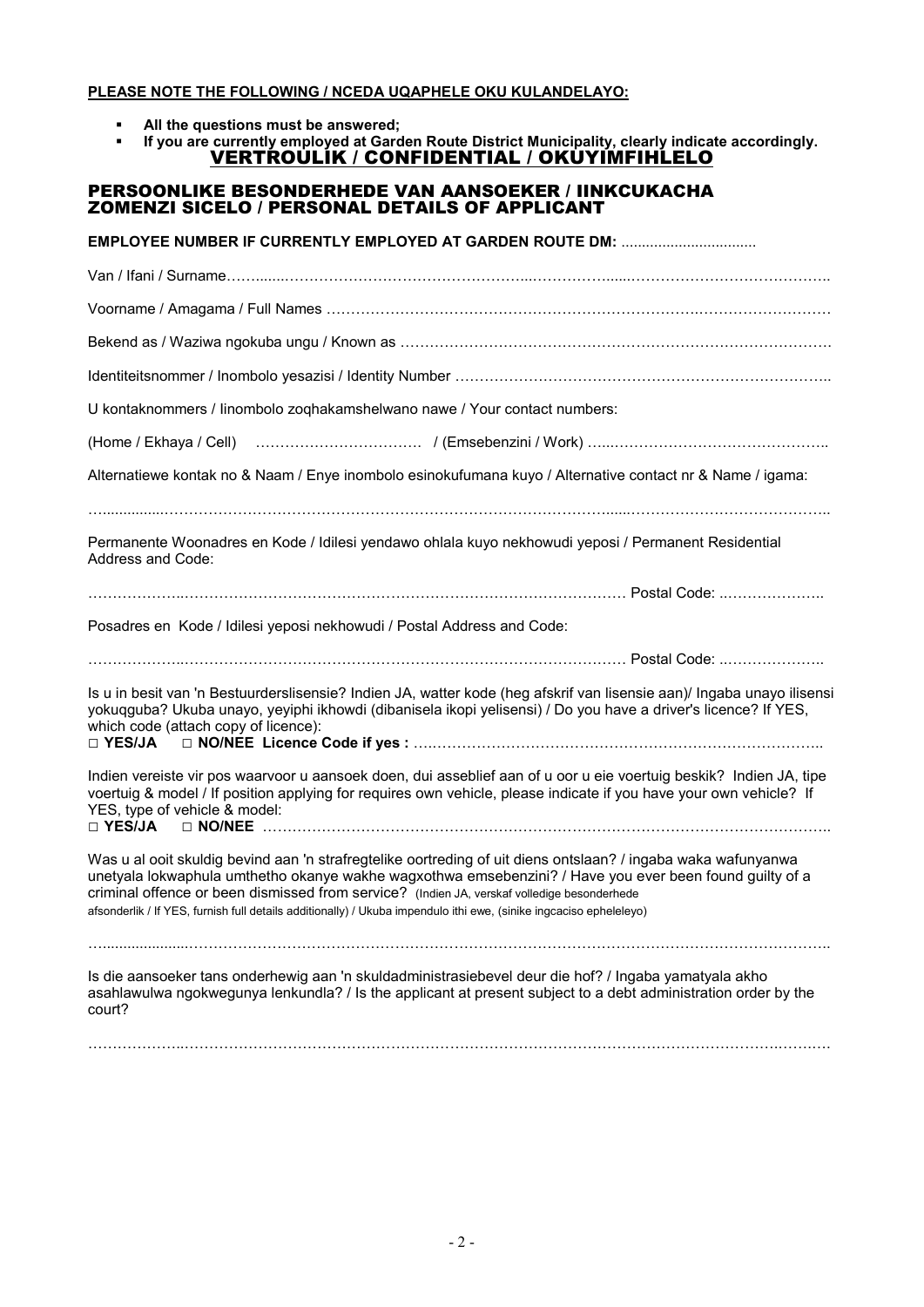#### INLIGTING T.O.V GELYKE INDIENSNEMING / ULWAZI NGOKUQESHWA NGOKULINGANAYO / EMPLOYMENT EQUITY INFORMATION

*Ingevolge die Wet op Gelyke Indiensneming, 1998, word die inligting vereis / Ngokomthetho weNgqesho Ngokulingana ka 1998, kufuneka olu lwazi / The information is required In accordance with the Employment Equity Act, 1998.* 

| Geslag / Isini / Gender: $\Box$ <b>MALE</b> $\Box$ <b>FEMALE</b>                |  |  |
|---------------------------------------------------------------------------------|--|--|
| Ras / Ubuhlanga / Race: $\Box$ BLACK $\Box$ COLOURED $\Box$ INDIAN $\Box$ WHITE |  |  |

Dui asb besonderhede aan van enige gestremdheid / Nceda uchaze ngokukhubazeka onako / Please indicate details of any disability:

99999.999999999999999999999999999999999999999999......... Ontvang u enige Staatstoelae? / Ingaba kukho imali yesibonelelo oyifumanayo? / Do you receive any Government allowance? 9999.999..... If yes monthly amount / ukuba kunjalo, yimalini R99..99.9......................

# TAALVAARDIGHEID / IILWIMI OZITHETHAYO / LANGUAGE PROFICIENCY

| Meld "Goed/Redelik/Swak" / Chaza "Kuyonelisa/Uyazama/ Awukwazi / State "Good/Fair/Poor" |                                         |  |              |               |
|-----------------------------------------------------------------------------------------|-----------------------------------------|--|--------------|---------------|
|                                                                                         | Afrikaans / Isibhulu   Engels / English |  | <b>Xhosa</b> | Ander/Other / |
|                                                                                         |                                         |  |              | <b>Ezinve</b> |
| Praat / Thetha / Speak                                                                  |                                         |  |              |               |
| Lees / Funda / Read                                                                     |                                         |  |              |               |
| <b>Skryf / Bhala / Write</b>                                                            |                                         |  |              |               |

## KWALIFIKASIES / QUALIFICATIONS / IZIFUNDO OZIPHUMELELEYO

#### **SKOOL KWALIFIKASIE / IBANGA ONALO / SCHOOL QUALIFICATION**

Naam van skool/instansie & plek /Igama lesikolo/iziko lemfundo nedolophi elikuyo /Name of school/institution & place: 99999.999999999999999999999999999999..........9...99Year: 9..99.99

Hoogste graad geslaag & Jaar / Elona banga liphezulu & nonyaka / Highest grade obtained & Year:

99999.99999999999999999999999999999999..9999Year: 999999

### **TERSIëRE KWALIFIKASIES / IZIFUNDO ZEMFUNDO EPHAKAMILEYO / TERTIARY QUALIFICATIONS**

Naam van Universiteit/Instansie / Igama luDyunivesithi / Iziko lemfundo / Name of University/institution:

Diploma/Graad & Jaar / iDiploma/iSidanga & nonyaka / Diploma/Degree & Year:

|                                                        | Year: |
|--------------------------------------------------------|-------|
| Vakke geslaag / Izifundo ozenzileyo / Subjects passed: |       |
|                                                        |       |
|                                                        |       |
|                                                        |       |
|                                                        |       |
|                                                        |       |
|                                                        |       |
|                                                        |       |
|                                                        |       |
|                                                        |       |
|                                                        |       |

### **HUIDIGE STUDIES / IZIFUNDO OSAZENZAYO / CURRENT STUDIES**

Naam van Universiteit/Instansie / Igama leDyunivesithi/ Iziko lemfundo / Name of University/institution:

99999.9999999999999999999999999999...........9999999999999..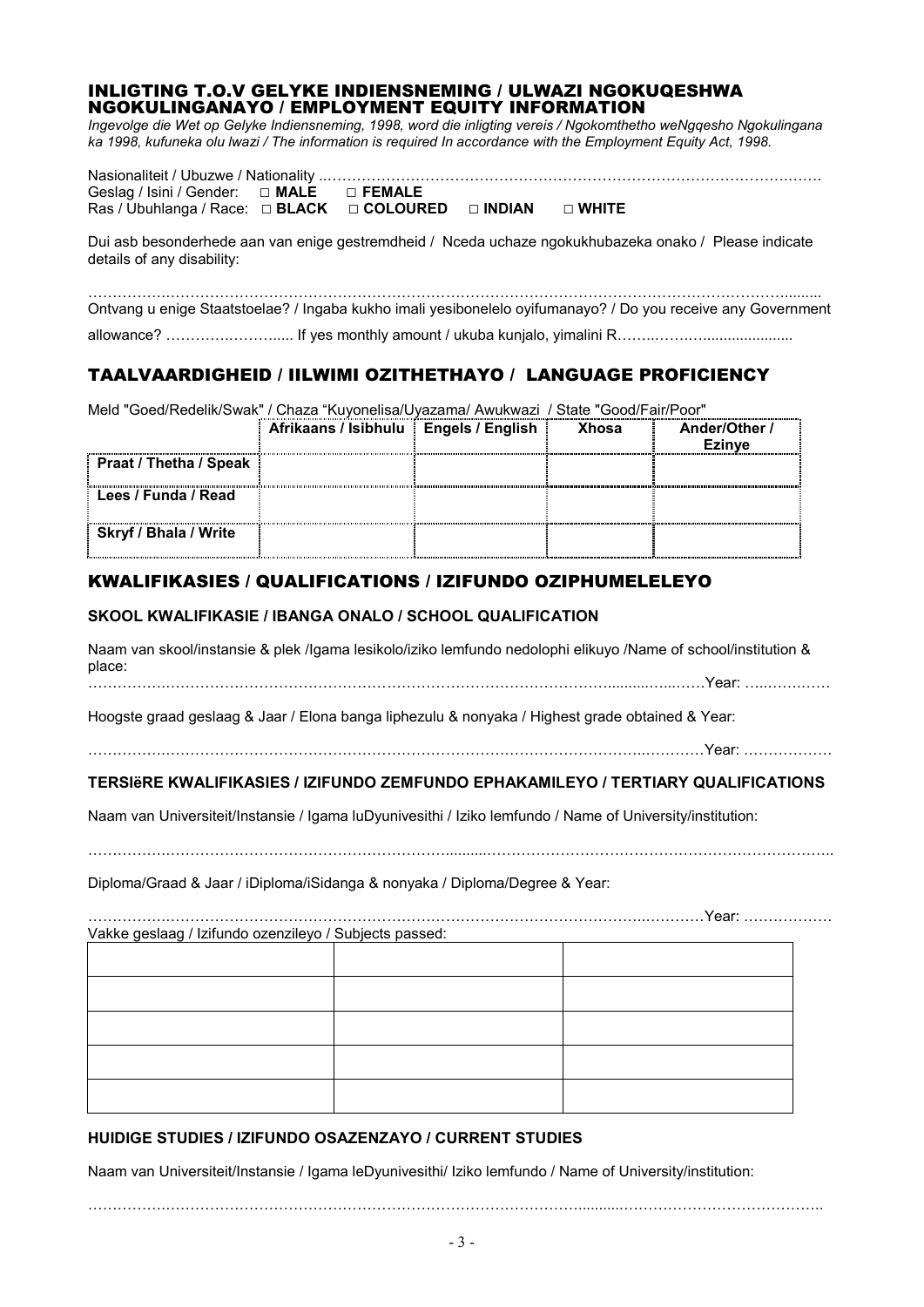Diploma/Graad / Wenza iDiploma/isiDanga / Diploma/Degree:

| Vakke geslaag / Izifundo ozenzayo / Subjects passed: |  |  |  |  |
|------------------------------------------------------|--|--|--|--|
|                                                      |  |  |  |  |
|                                                      |  |  |  |  |
|                                                      |  |  |  |  |
|                                                      |  |  |  |  |

Verwagte datum vir voltooiing / Ixesha olindeleke ukuba ugqibe ngalo / Expected date of completion:

99999.999999999999999999999999999999999999999999..

#### **KURSUSSE/SERTIFIKATE / IZIFUNDO/NEZATIFIKETHI ONAZO / COURSES/CERTIFICATES**

Kursusse voltooi, Sertifikate verwerf & Jaar / Izifundo ozigqibileyo, iZatifikethi onazo & unyaka / Courses completed, certificates obtained & Year:

99999.999999999999999999999999999999999999999999.. 99999.999999999999999999999999999999999999999999.. 99999.999999999999999999999999999999999999999999.. 99999.999999999999999999999999999999999999999999.. 99999.999999999999999999999999999999999999999999..

Lidmaatskap aan professionele instansies / Ubulungu bommbutho kwimpumelelo ngokwezemfundo nangokomsebenzi / Membership to professional institutes:

99999.999999999999999999999999999999999999999999..

#### HUIDIGE BETREKKING / UMSEBENZI OWENZAYO NNGOKU / PRESENT POST

Naam van huidige werkgewer / Igama lomqeshi wakho / Name of present employer: 99999.999999999999999999999999999999999999999999.. Huidige Pos / Isikhundla okuso / Current position: 99999.999999999999999999999999999999999999999999.. Sedert/Ukususela/Since (datum/Chaza umhla/date) 9............................................99999999999.. Huidige salariskerf / Umvuzo owamkelayo / Present salary notch R9999.............9999.99.99.. Waarom doen u aansoek om die betrekking? / Kutheni usenza isicelo salomsebenzi/? Why do you apply for the position? 99999999999999999999999999999999999999999999................. ...99999.999999999999999999999999999999999999999999..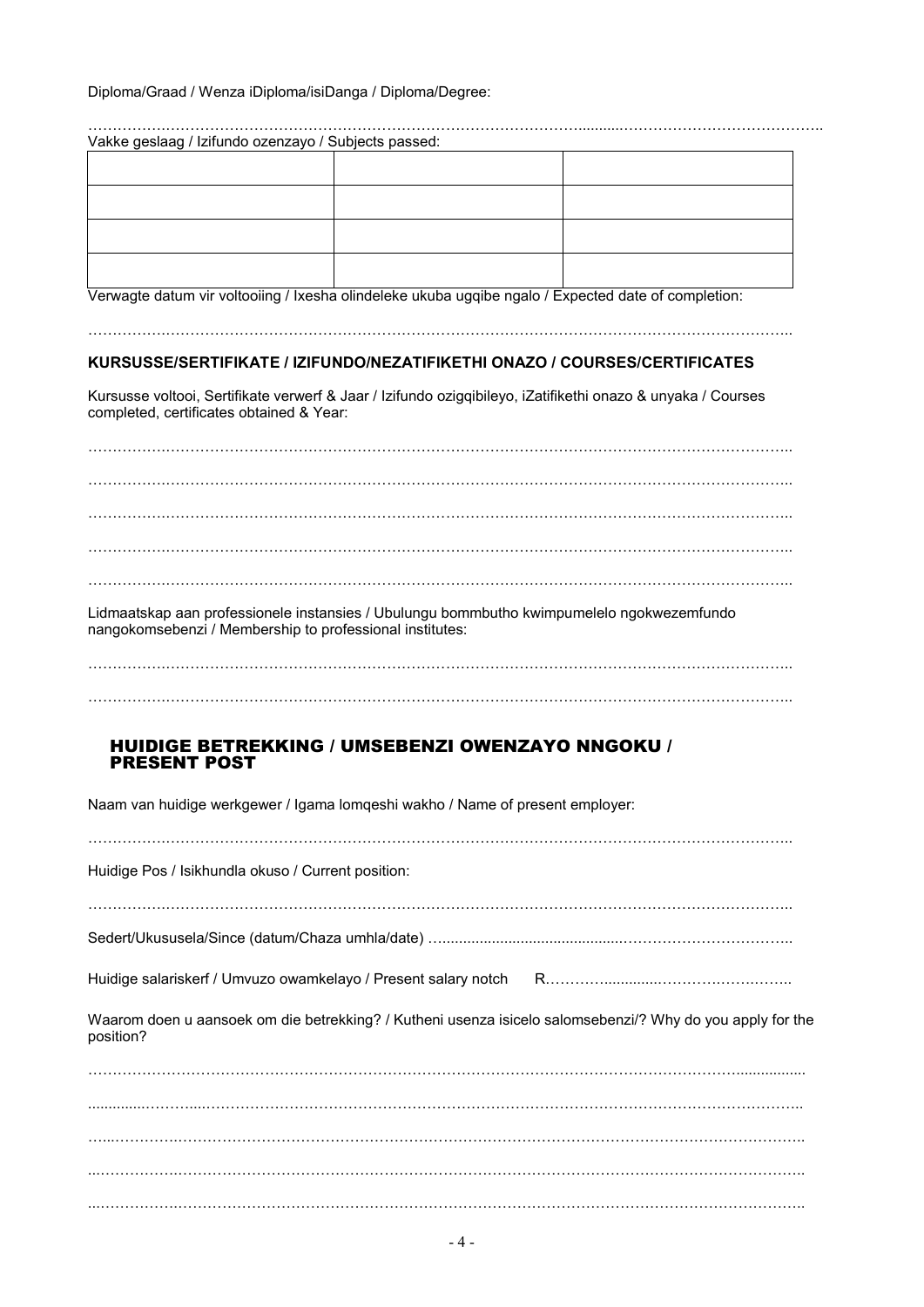# VORIGE WERKSONDERVINDING / AMAVA NGEMISEBZNI OKHE WAYENZA / PREVIOUS WORK EXPERIENCE

Volledige besonderhede van betrekkings wat u voorheen beklee het / Iinkcukacha ezipheleleyo ngemisebenzi okhe wayenza / Full particulars of previous posts occupied by you:

| Werkgewer / Umqeshi /<br>Employer | Pos beklee /Isikhundla<br>okuso /<br>Post occupied | Dienstydperk / Ixesha<br>olisebenzileyo /Term of<br>service |                            | Dui hoofpligte aan / Chaza imisebenzi<br>ebalulekileyo/ Indicate main duties | Rede waarom pos verlaat /<br>Isizathu sokuyeka lo<br>msebenzi / Reason for<br>leaving post |
|-----------------------------------|----------------------------------------------------|-------------------------------------------------------------|----------------------------|------------------------------------------------------------------------------|--------------------------------------------------------------------------------------------|
|                                   |                                                    | vanaf/<br>Ukususela<br>$/$ from                             | tot/<br>de kube<br>nge/ to |                                                                              |                                                                                            |
|                                   |                                                    |                                                             |                            |                                                                              |                                                                                            |
|                                   |                                                    |                                                             |                            |                                                                              |                                                                                            |
|                                   |                                                    |                                                             |                            |                                                                              |                                                                                            |
|                                   |                                                    |                                                             |                            |                                                                              |                                                                                            |
|                                   |                                                    |                                                             |                            |                                                                              |                                                                                            |
|                                   |                                                    |                                                             |                            |                                                                              |                                                                                            |
|                                   |                                                    |                                                             |                            |                                                                              |                                                                                            |
|                                   |                                                    |                                                             |                            |                                                                              |                                                                                            |
|                                   |                                                    |                                                             |                            |                                                                              |                                                                                            |
|                                   |                                                    |                                                             |                            |                                                                              |                                                                                            |
|                                   |                                                    |                                                             |                            |                                                                              |                                                                                            |
|                                   |                                                    |                                                             |                            |                                                                              |                                                                                            |